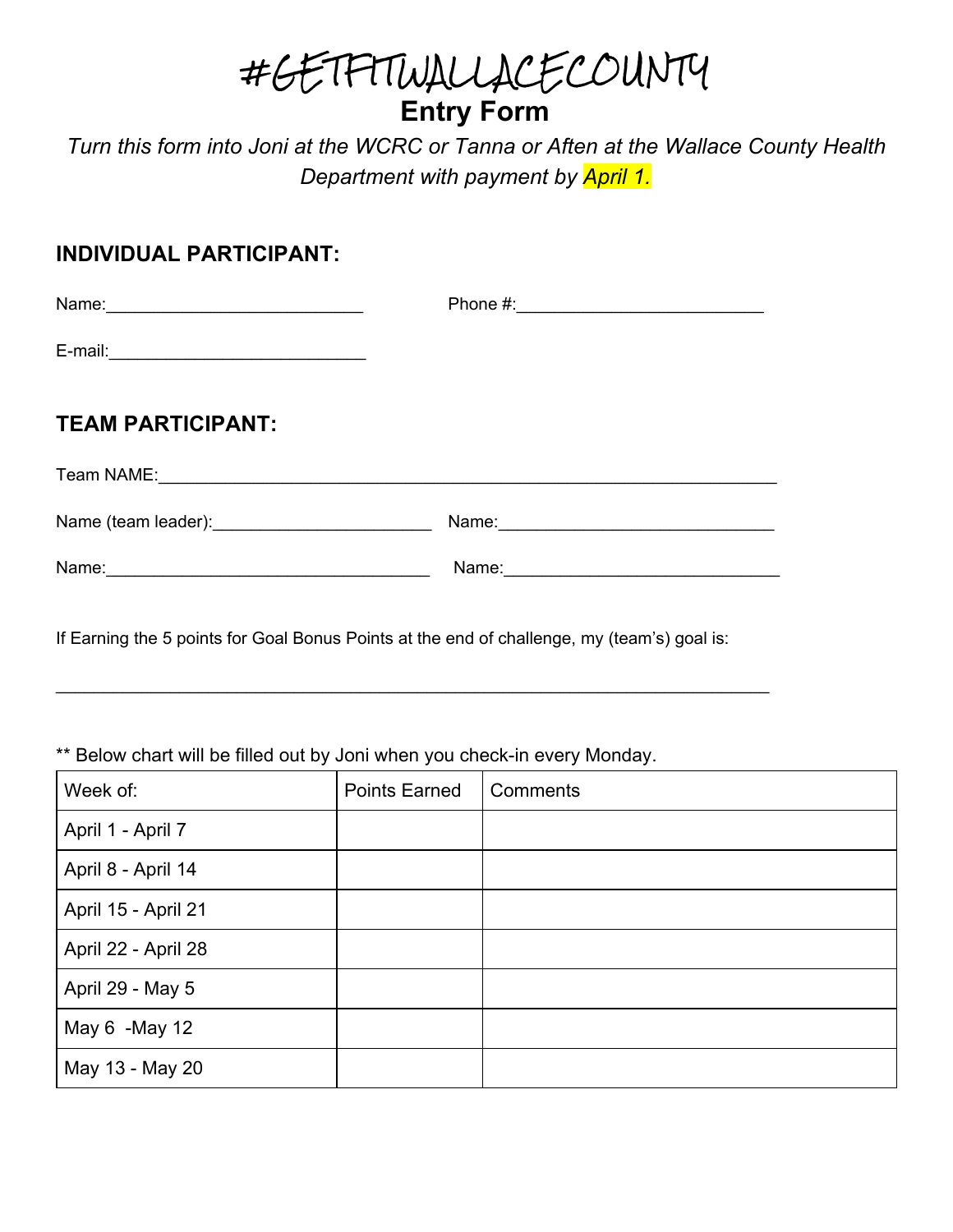#getfitwallacecounty

## **Activity Challenge**

#### **Dates:**

The challenge will run from April 1 to May 20.

The InBody Body Composition Analyzer will be available at the WCRC for participants on:

March 29th 5:00 pm-6:30 pm and March 30th from 8:00 am - 10:30 am

The InBody will also be available to use at the end of the challenge. I encourage you to take advantage of this availability to you, it is a great way to measure positive changes in your body.

## **Entry Fee:**

\$20 For Individual and \$60 for a team of 4. You may participate as both a team and an individual, if you pay both entry fees. Turn in entry form and fee to Joni Pearce at the WCRC or to Tanna or Aften at the Wallace County Health Department. If paying with a check, please make it out to Wallace County Rec Department.

### **Earning Points:**

Participants can earn 1 point for each 30 minutes of exercise (brisk walking, biking, lifting weights, yoga, jogging, etc.) You can earn a **MAX** of 2 points each day. Team leaders will report their entire team's points to Joni (785-821-3831) on Mondays. Individuals will also report their points to Joni every Monday. \*\*In the event of a tie, the winner will be randomly drawn from the top point earners.

#### **Bonus Points:**

- **● Goal Bonus -** 5 additional points can be earned at the end of the challenge if the team (all four members) or individual meets their set goal. This goal will be set, written, and turned in with your entry form.
- **Health Bonus** 5 additional points can be earned at the end of the challenge if the team (all 4 members) or individual participates in the \*\***Wellness Option** (see below).

#### **Prizes:**

- **● Prizes will be awarded to the highest scoring male, highest scoring female, and highest scoring team.**
- **● Individual winners** (male and female) will receive a 3 month membership to the WCRC or \$75 in Chamber Bucks.
- **● Each team member of the winning team** will receive 1 month membership to the wellness center or \$25 in Chamber Bucks.
- There will also be **weekly prizes** awarded during the challenge including water bottles, insulated lunch bags, and a Fitbit!

**\*\*Wellness Option:** To earn the 5 additional Health Bonus points you must complete an InBody scan at the beginning and end of the challenge, 3 blood pressure checks with Tanna Smith, and report your weight weekly (Mondays) to Joni Pearce.